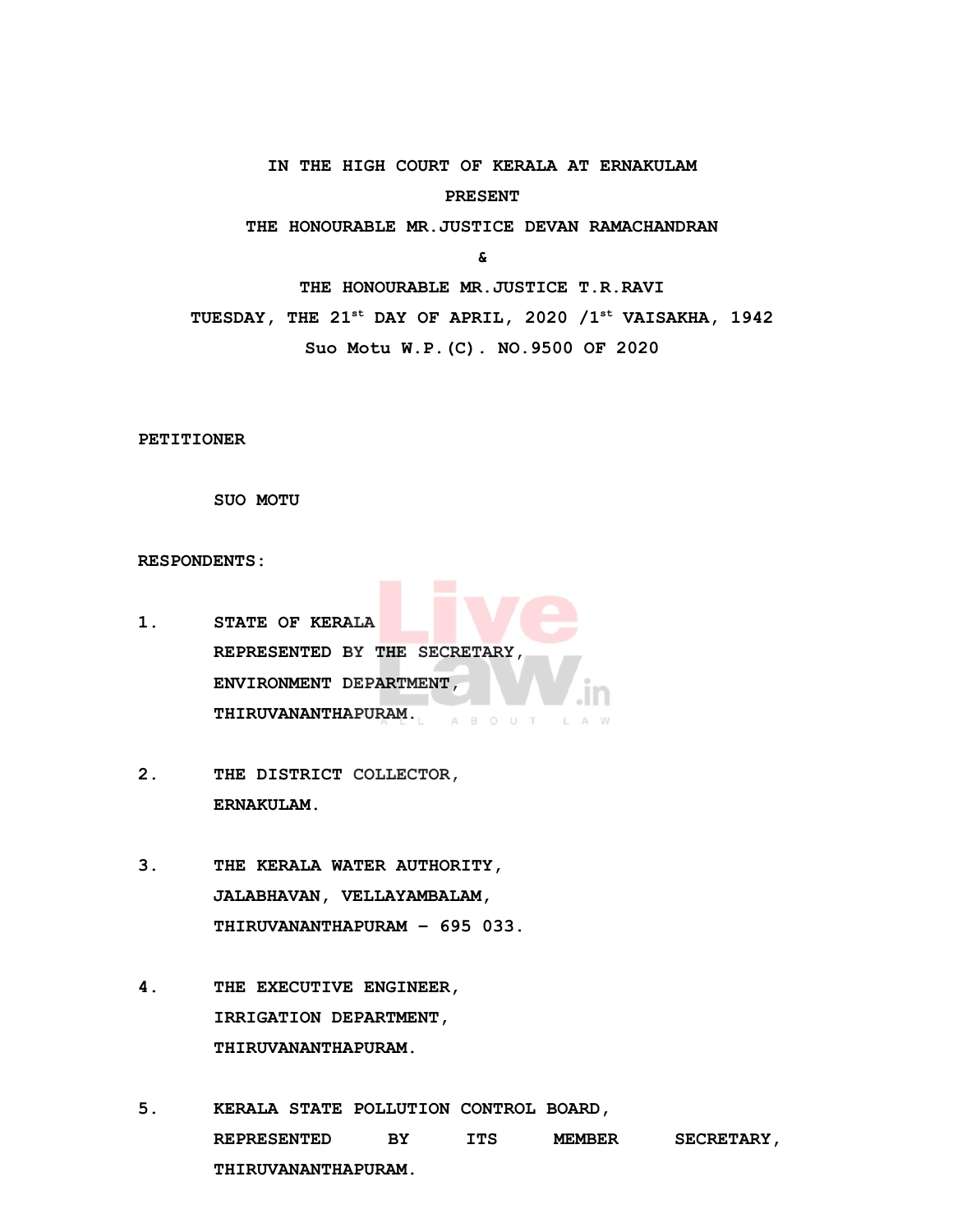2

**BY GOVT.PLEADER SRI P.NARAYANAN**

**SHRI BENJAMIN PAUL FOR R3**

 **SRI T.NAVEEN FOR R4 BY SRI.RENJITH THAMPAN, ADDL. ADVOCATE GENERAL BY SRI.P. NARAYANAN, SR. GOVERNMENT PLEADER BY CENTRAL GOVERNMENT COUNSEL, SRI.SUVIN R.MENON**

**THIS WRIT PETITION HAVING COME UP FOR ADMISSION ON 21/04/2020, THE COURT ON THE SAME DAY PASSED THE FOLLOWING:-**

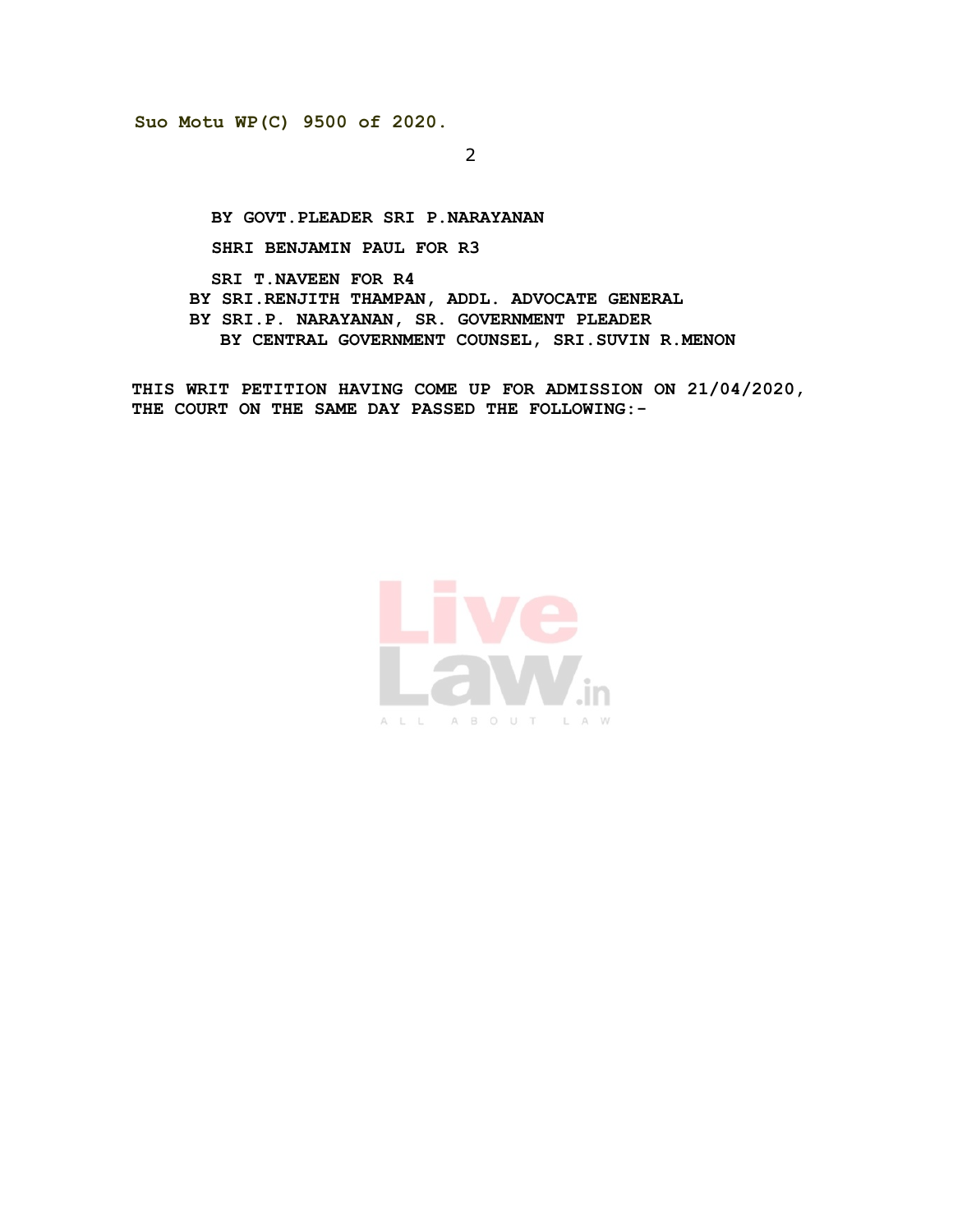3

## **O R D E R**

Devan Ramachandran, J.

A very distressing issue, regarding suspected defilement of river Periyar, constrains us to take emergent action through these proceedings.

2. The media, both mainstream and social, have reported about the horrific contamination of river Periyar in spite of the lockdown – which, as at present, proffers no explanation. Two of such reports - that appeared in the Indian Express and Times of India - are available to this Court, which we order to be treated as part of these proceedings; and prima facie, they indicate that something is seriously amiss.

3. We are spurred to suo motu address this issue, since the pollution of river Periyar can cause extremely deleterious consequences to our State – it being the one with the largest discharge potential, providing water to major towns and cities.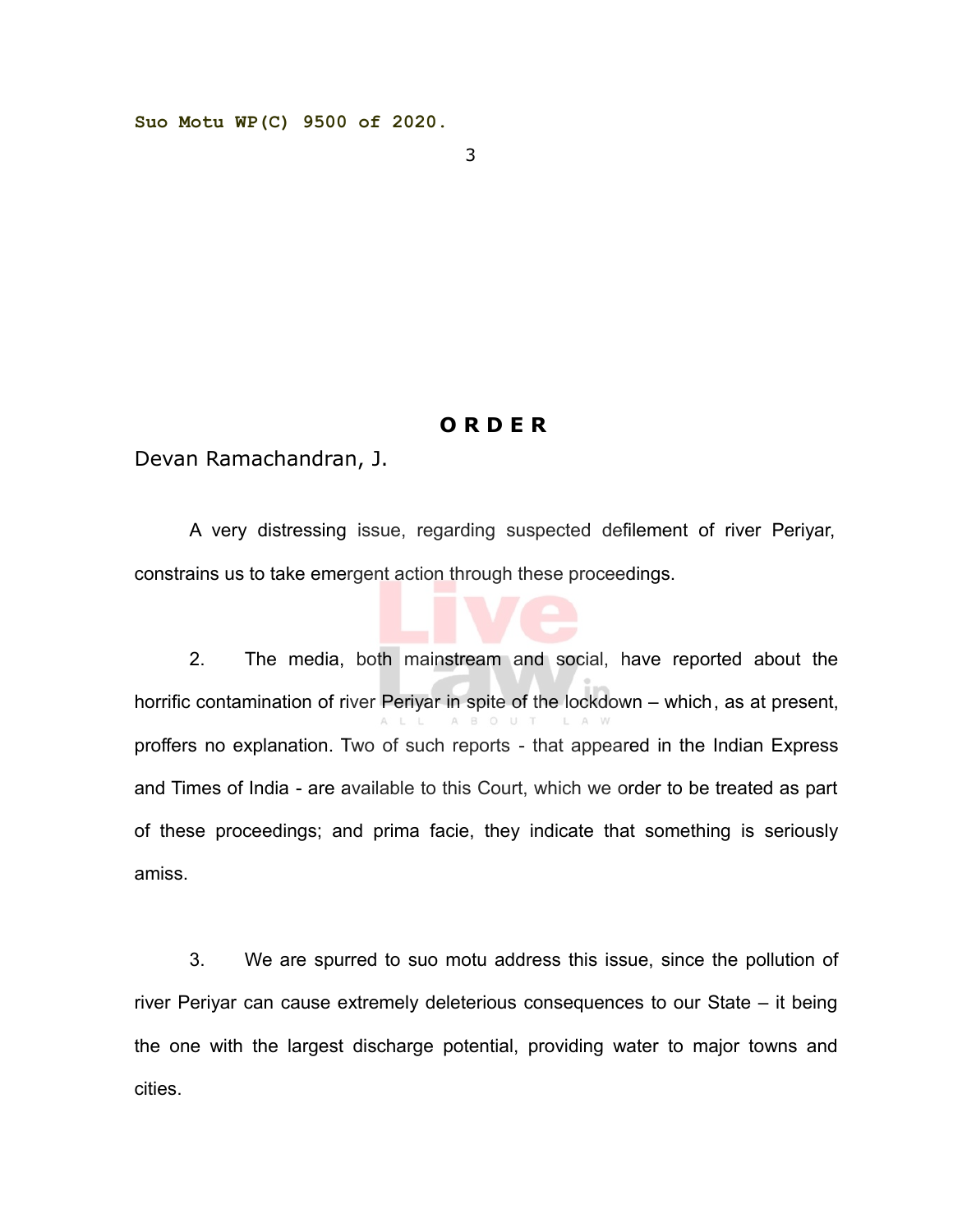4

4. We, therefore, deem it necessary to register this suo motu writ petition arraying the State of Kerala, represented by the Secretary, Environment Department, Thiruvananthapuram; the District Collector, Ernakulam; The Kerala Water Authority, Thiruvananthapuram; The Executive Engineer, Irrigation Department, Thiruvananthapuram; Kerala State Pollution Control Board, represented by its Member Secretary, Thiruvananthapuram, as respondents and we record that the learned Government Pleader Shri P.Narayanan, takes notice on behalf of respondents 1 and 2; while Shri Benjamin Paul takes notice for the third respondent and that Shri T. Naveen takes notice on behalf of respondent No.4.

5. The learned Additional Advocate General, Shri Renjith Thampan, instructed by Shri P. Narayanan, the learned Government Pleader, affirms that there have been some reports regarding the widespread pollution to the river but he says that a final call on this matter can be taken only after proper scrutiny.

6. Shri T.Naveen, learned Standing Counsel for the Pollution Control Board, seeks a couple of days time to respond and prays that this matter be listed on 24/4/2020, within which time he says necessary pleadings and reports will be placed on record.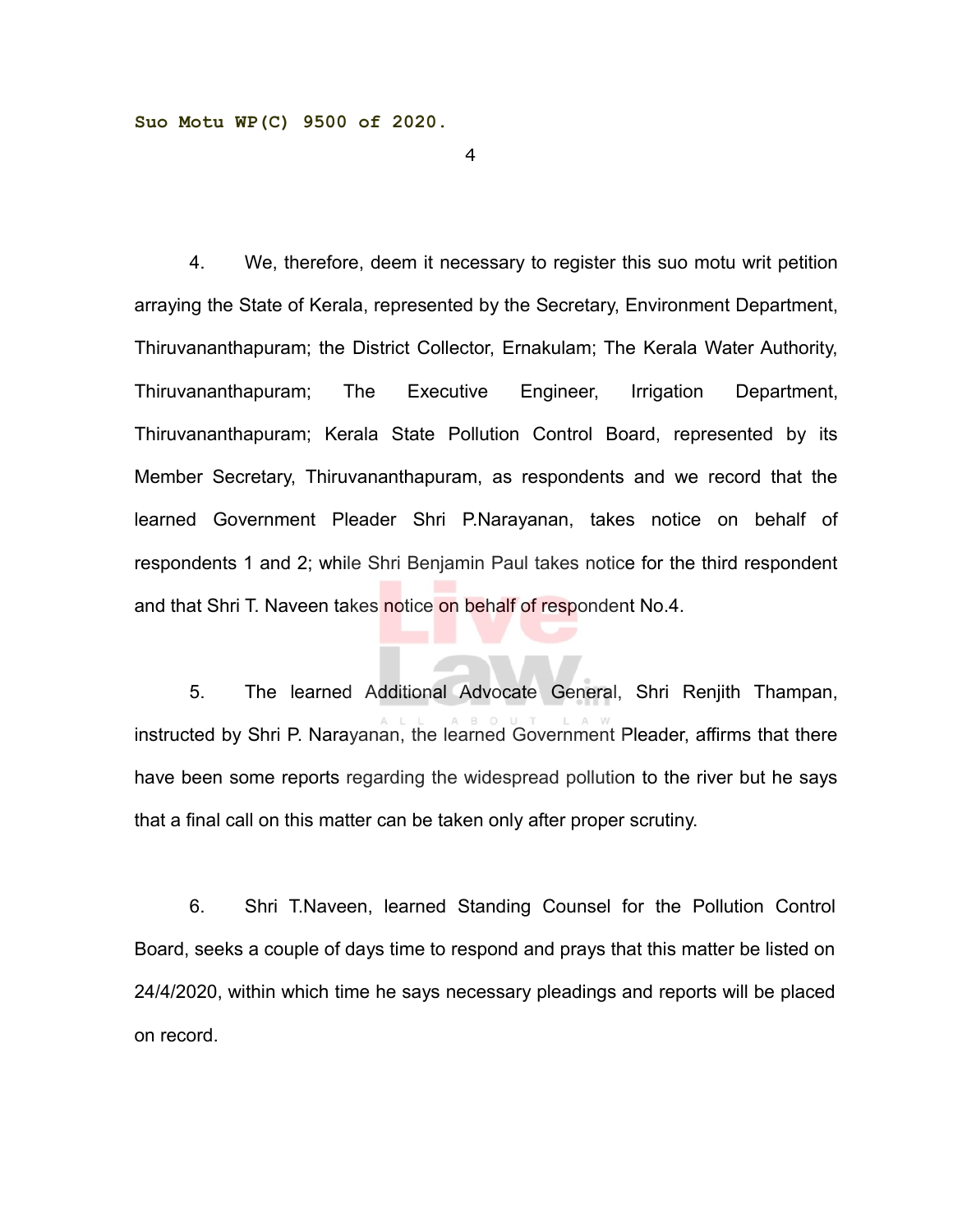5

7. We accede to the above request of the learned Standing Counsel but we deem it apodictic to remind the Pollution Control Board that this is a matter of great urgency, which can brook no delay and that they must act upto speed on this perilous problem, without any waste of time.

List this matter on 24/4/2020.



 **T.R.RAVI, JUDGE**

**ms/DSN**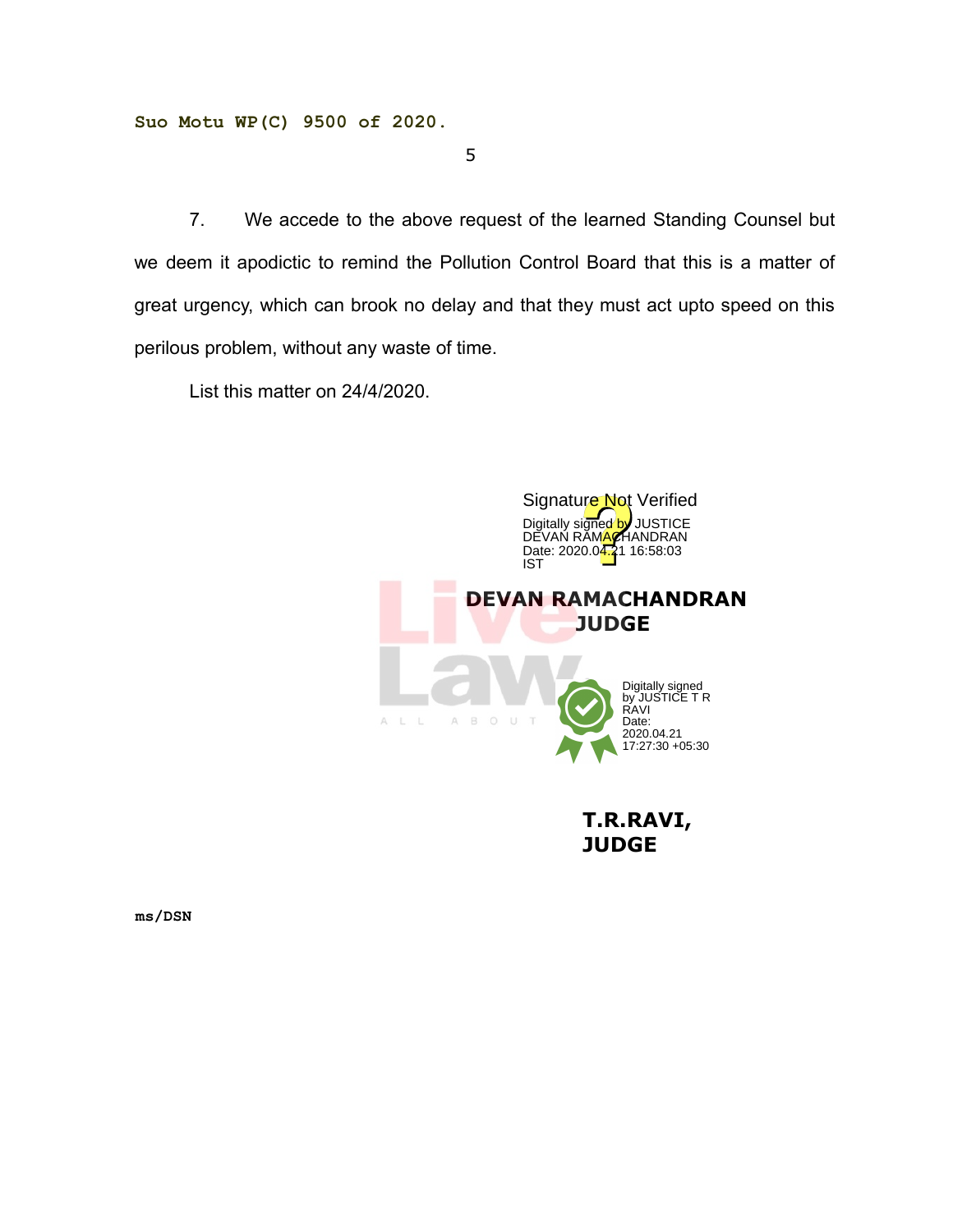6

## **APPENDIX**

- **EXHIBIT. P-1: A TRUE COPY OF THE ORDER OF DETENTION F. NO. PD-12001/44/2019-COFEPOSA AGAINST THE FIRST DETENU, ISSUED BY THE SECOND RESPONDENT DATED 27.9.2019**
- **EXHIBIT.P–2: A TRUE COPY OF THE ORDER CONFIRMING THE DETENTION OF THE FIRST DETENU ISSUED BY THE FIRST RESPONDENT DATED 31.12.19**
- **EXHIBIT P-3: A TRUE COPY OF THE REPRESENTATION SUBMITTED TO THE FIRST RESPONDENT BY THE FIRST DETENU DATED 25.3.2020**

ALL ABOUT LAW